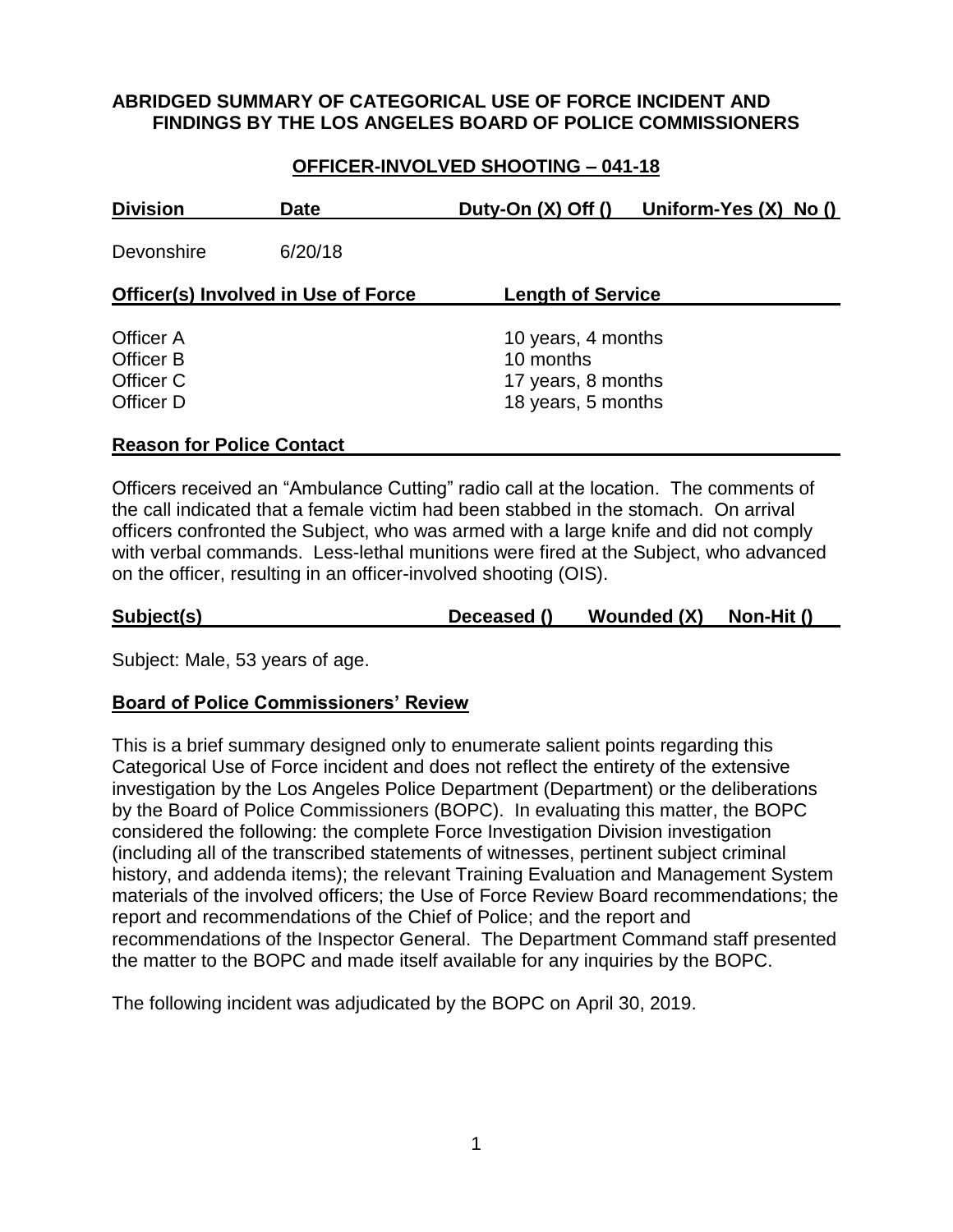### **Incident Summary**

Witness A called 911 and advised Communications Division (CD) that a female neighbor had been stabbed in the stomach. CD broadcast the call for service on the police radio.

Uniformed Sergeant A advised CD to assign the call to him/her. Sergeant A ultimately arrived at the scene after the officer-involved shooting occurred.

Uniformed Police Officers A and B notified CD that they were responding to the call and backing up the primary unit.

Upon arrival at the location, Officer A's BWV depicts him/her approaching on foot. The victim was laying on the sidewalk on the corner of the street. Several neighbors approached Officer A and advised him/her that the Subject was inside a residence across the street, armed with a knife. Officer A determined that the victim had been stabbed.

According to Officer A's BWV, he/she advised Officer B to deploy the beanbag shotgun. Officer B's BWV depicted him/her retrieving the beanbag shotgun from the police vehicle and taking a position behind the front of a white sport utility vehicle (SUV) parked on the corner of the street, approximately 30 yards from the Subject's residence. Officer A took a position of cover behind the same vehicle, behind the right rear tire, unholstered his/her pistol, and held it in the low-ready position.

Uniformed Police Officers C and D were also assigned to the radio call and acknowledged that they would respond to the call and that they were equipped with a beanbag shotgun. They were the second unit to arrive at the scene. According to Officer D's BWV, they approached the Subject's residence. They initially parked their vehicle along the curb of the street. Officers C and D deployed on foot behind a parked vehicle on the side of the street, close to the Subject's residence.

According to Officer B, he/she could see the Subject in the doorway of his/her residence holding a knife in his/her right hand. Officer B advised Officer A that the Subject was in the doorway with a knife. Officer A gave the Subject commands to drop the knife.

Officer A's BWV shows him/her broadcasting that the Subject was at the front door, not responding to commands, and that he/she was in possession of a knife.

According to Officer A, he/she did not request a back-up, however, the reason for the broadcast was to let responding officers know that the Subject still had a knife so they could deploy properly.

Knowing that the Subject was in the front doorway of the residence and armed with a knife, Officer D advised Officer C to move the police vehicle in front of the Subject's residence to obtain a better position of cover. Officer C moved the officers' vehicle facing toward the front yard of the Subject's residence. Officer C obtained a position of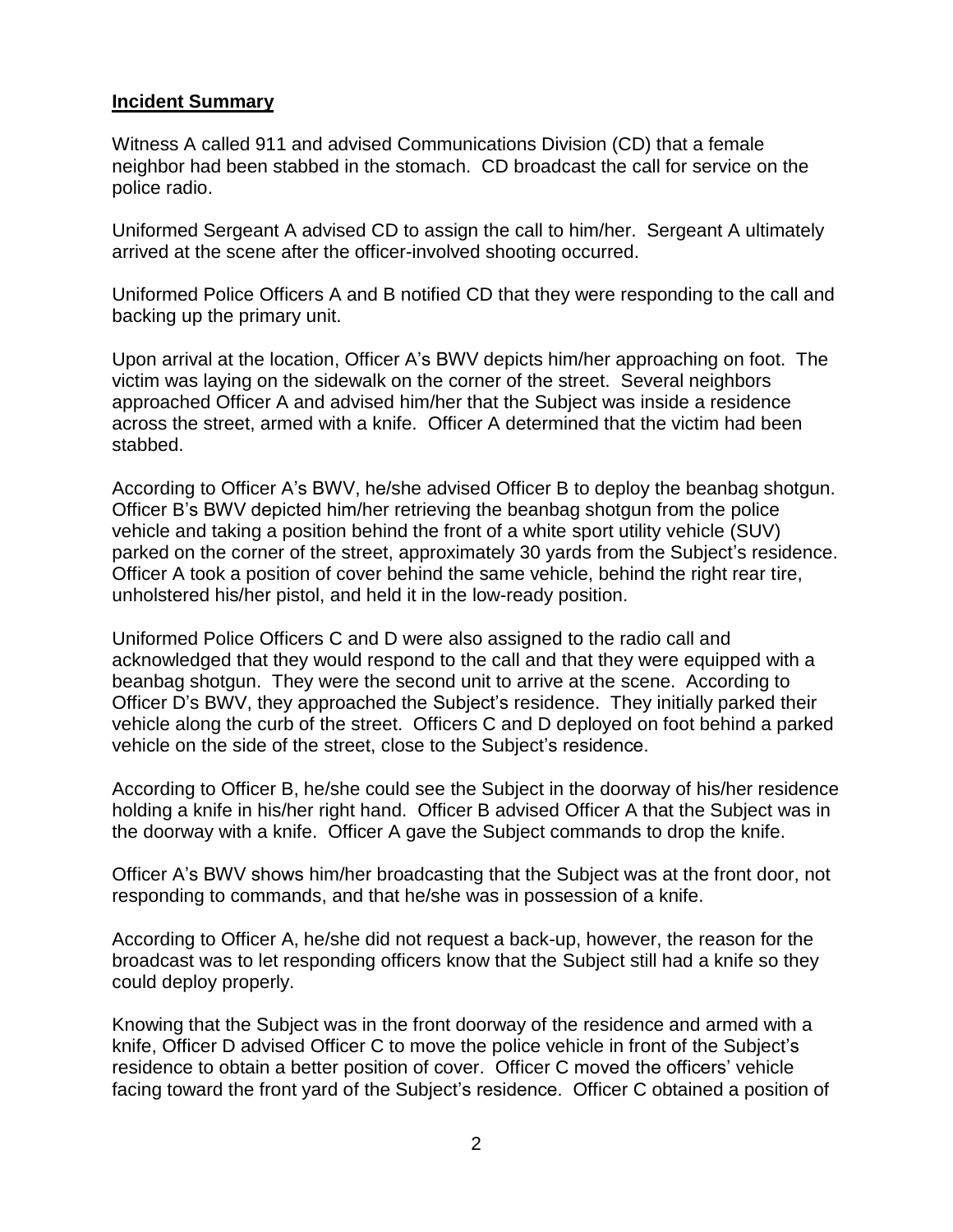cover behind the driver's side door of the police vehicle. Officer C unholstered his/her pistol and held it while ordering the Subject to drop the knife.

According to Officer C, he/she did not see any other officers with a beanbag shotgun, so he/she holstered his/her weapon and deployed the beanbag shotgun from his/her police vehicle while maintaining his/her position behind the driver's side door.

Officer A continued to give the Subject multiple commands to drop the knife; however, the Subject was nonresponsive. As the Subject walked toward the officers and approached the curb area, Officer B re-deployed him/herself to the left of Officer A behind the rear of the white SUV. Officer A ordered Officer B to fire a beanbag shotgun toward the Subject.

According to Officer B, he/she aimed his beanbag shotgun at the Subject's stomach area, and, from a distance of approximately 20 feet, and fired one round, striking the Subject in the abdomen. The Subject continued to walk toward Officers A and B. Officer A once again ordered Officer B to fire a beanbag shotgun at the Subject, however the beanbag shotgun malfunctioned. Officer B was unable to load a second round into the chamber and verbalized that he/she had a malfunction.

According to Officer A, the Subject stated, "Just kill me," as the Subject walked toward Officer A and was halfway into the street.

According to Officer D, he/she deployed along the passenger side of his police vehicle and unholstered his/her service pistol. After Officer B fired his/her beanbag shotgun, Officer D holstered his/her pistol because he/she believed the officers needed another less-lethal option, and he/she unholstered his/her TASER. Officer D was aware that Officer A was designated the role of lethal cover. As Officer D was walking toward the closed front passenger door of his/her police vehicle for cover, the Subject continued to walk toward Officers A and B. Officer D took a position next to the passenger side of his/her police vehicle.

According to Officer D, he/she observed a beanbag round, which was fired by Officer B, strike the Subject; however, the Subject continued to walk toward Officers A and B. Officer D heard Officer B say that he/she had experienced a malfunction. Officer D aimed the TASER at the Subject's right rib cage area and activated the TASER in probe mode for a five second cycle, from approximately 12 feet. The Subject tensed up momentarily, but continued to walk toward Officers A and B. Officer D thought he/she activated the TASER a second time, however Officer D did not observe it having any effect on the Subject. Officer D stated he/she did not hear the TASER making any noise, leading him/her to believe the TASER malfunctioned.

The TASER activation report associated with Officer D's TASER indicated that he/she activated the TASER three separate times.

According to Officer C, he/she heard Officer B fire one beanbag round from his/her beanbag shotgun and observed the round make contact with the Subject. Officer C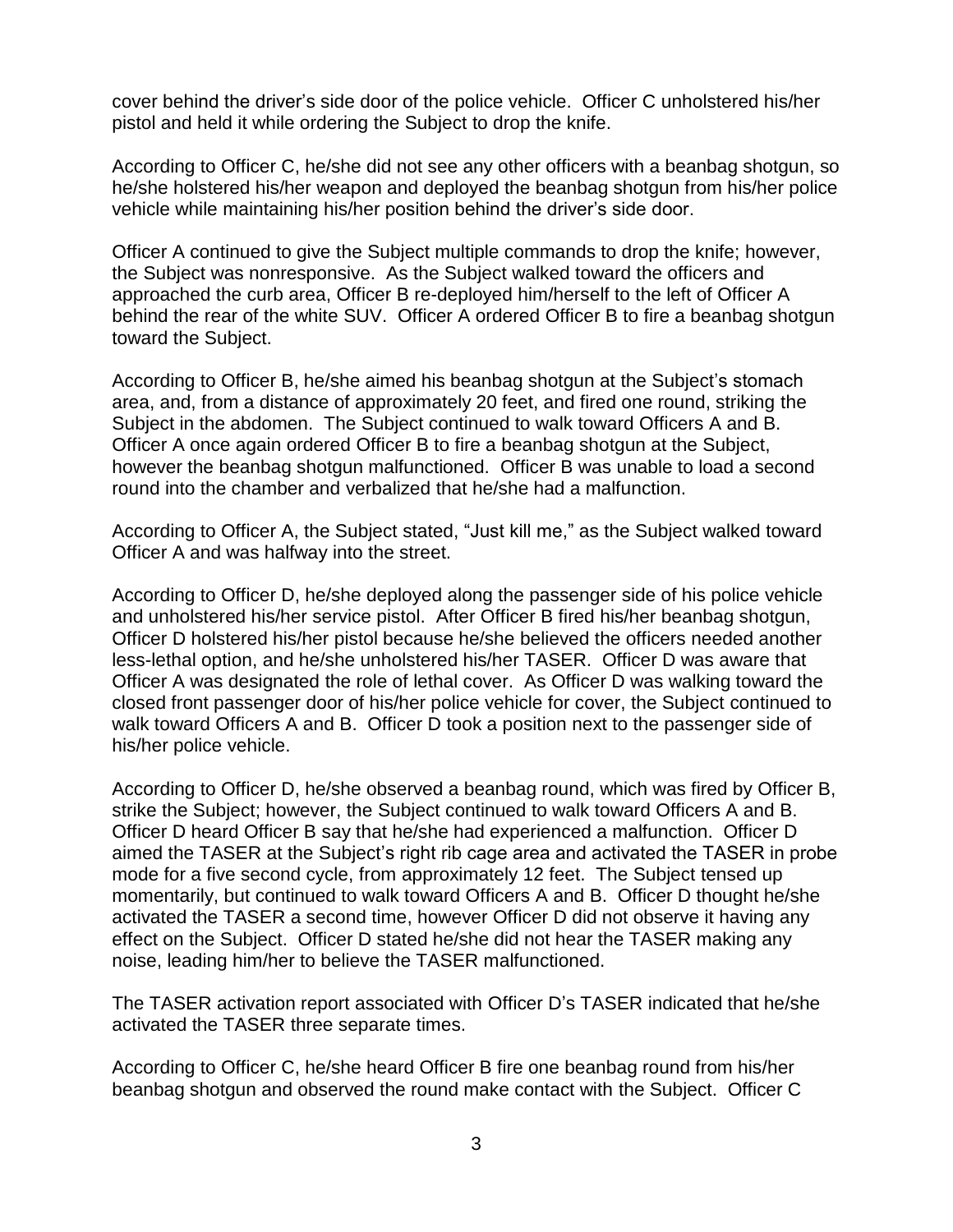believed it did not have any effect, so he/she aimed his/her beanbag shotgun at the Subject's mid-section, below the right ribcage area and fired one beanbag round from approximately 20-25 feet. Officer C stated he/she did not provide a use of force warning because he/she did not have time since the Subject was approaching the officers.

Officer C fired three rounds from his/her beanbag shotgun, striking the Subject three times on the right side of his upper body as he walked toward Officer A.

Officer C discovered that his/her beanbag shotgun experienced a malfunction after he/she fired the third round, as there was a shell that failed to extract from the chamber.

The Subject continued to walk toward Officer A. Officer A gave the Subject commands to stop and drop the knife, however the Subject continued to advance toward the officer with the knife. Officer A fired at the Subject from approximately 8-10 feet. As Officer A fired the rounds, the Subject continued to advance toward him/her, and Officer A backed away approximately five feet while firing at the Subject. Officer A stated that he/she stopped firing when the Subject fell to the ground. Officer A struck the Subject once in the abdomen and once in the left leg, causing him to fall to the ground

Officer A then broadcast that shots had been fired, he/she asked if there was a supervisor en route, and informed CD that they had a RA present at the scene. After Officer A fired his/her final round, the Subject fell forward onto his stomach and rolled over onto his back, in the street. The Subject then attempted to sit up, and Officers A and C ordered him not to move. According to Officer D's BWV, he/she activated the TASER for a one second burst, reset the TASER into the safe mode, then two seconds later, activated the TASER for another five-second burst. Officer D verbalized that his/her TASER had malfunctioned.

According to Officer D, he/she did not provide a use of force warning prior to the fourth and fifth TASER activations due to the fact that he/she was shocked that the Subject was trying to get up again, and he/she needed to act quickly.

As the Subject fell to the ground, after Officer A's final round, Officer B unholstered his/her pistol with his/her right hand while maintaining a grip of the beanbag shotgun with his/her left hand. Officer B held his/her pistol in the low-ready position in the direction of the Subject.

Officer B then holstered his/her pistol and set the beanbag shotgun behind him/herself due to the fact that it had malfunctioned. Officer B stated that he/she didn't want to sling it onto his/her back, because he/she believed that he/she was going to assist in taking the Subject into custody.

According to Officer B, he/she heard Officer D say that his/her TASER was not working. Officer B holstered his/her pistol and drew his/her TASER from its holster. Officer B stated that while the Subject was on the ground, the Subject placed his hands on the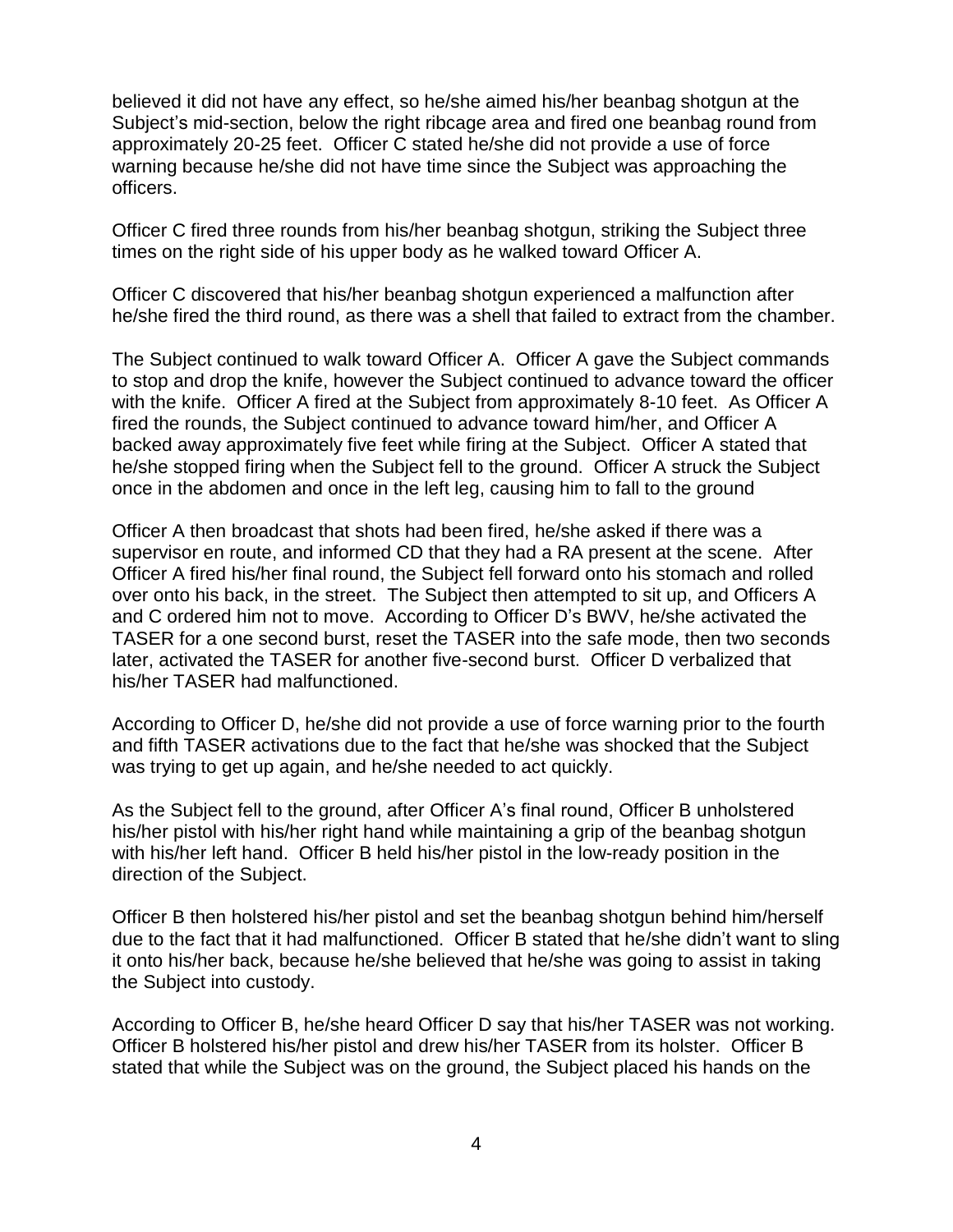ground and was attempting to get back on his feet. Officer A ordered Officer B to Tase the Subject.

According to Officer B, he/she aimed his/her TASER for the side of the Subject's back and activated the TASER in probe mode, from a distance of approximately six feet. Officer B did not see the knife after the Subject fell to the ground and believed it was possibly underneath the Subject or next to him/her. Officer B stated that he/she did not provide a use of force warning because it was not feasible due to the fact that the Subject continued to try to get up.

Uniformed Police Officers E and F responded to the location after the OIS, and Officer E handcuffed the Subject. The Subject was not resisting when he/she was handcuffed.

The Rescue Ambulance, staffed by Los Angeles Fire Department personnel who were already at the scene, treated the Subject for his/her gunshot wounds and transported him/her to a local hospital where he/she was admitted for gunshot wounds.

Sergeant A arrived at the scene after the OIS and made contact with the involved officers.

Sergeant B arrived at the scene shortly after Sergeant A and identified who was involved. Sergeant B immediately separated Officer A from the other officers at the scene, and requested additional supervisors to respond to the scene.

Sergeant C arrived at the location of the OIS. Sergeant C advised Officer A to turn off his/her BWV and obtained a Public Safety Statement from him/her.

Sergeant A was tasked with monitoring the three officers who deployed the TASER and the Beanbag Shotguns.

### **Los Angeles Board of Police Commissioners' Findings**

The BOPC reviews each Categorical Use of Force incident based upon the totality of the circumstances, namely all of the facts, evidence, statements and all other pertinent material relating to the particular incident. In every case, the BOPC makes specific findings in three areas: Tactics of the involved officer(s); Drawing/Exhibiting of a firearm by any involved officer(s); and the Use of Force by any involved officer(s). Based on the BOPC's review of the instant case, the BOPC made the following findings:

## **A. Tactics**

The BOPC found Sergeants B and D, along with Officers A, B, C, and D's tactics to warrant a Tactical Debrief. The BOPC found Sergeant A's tactics to warrant Administrative Disapproval.

## **B. Drawing and Exhibiting**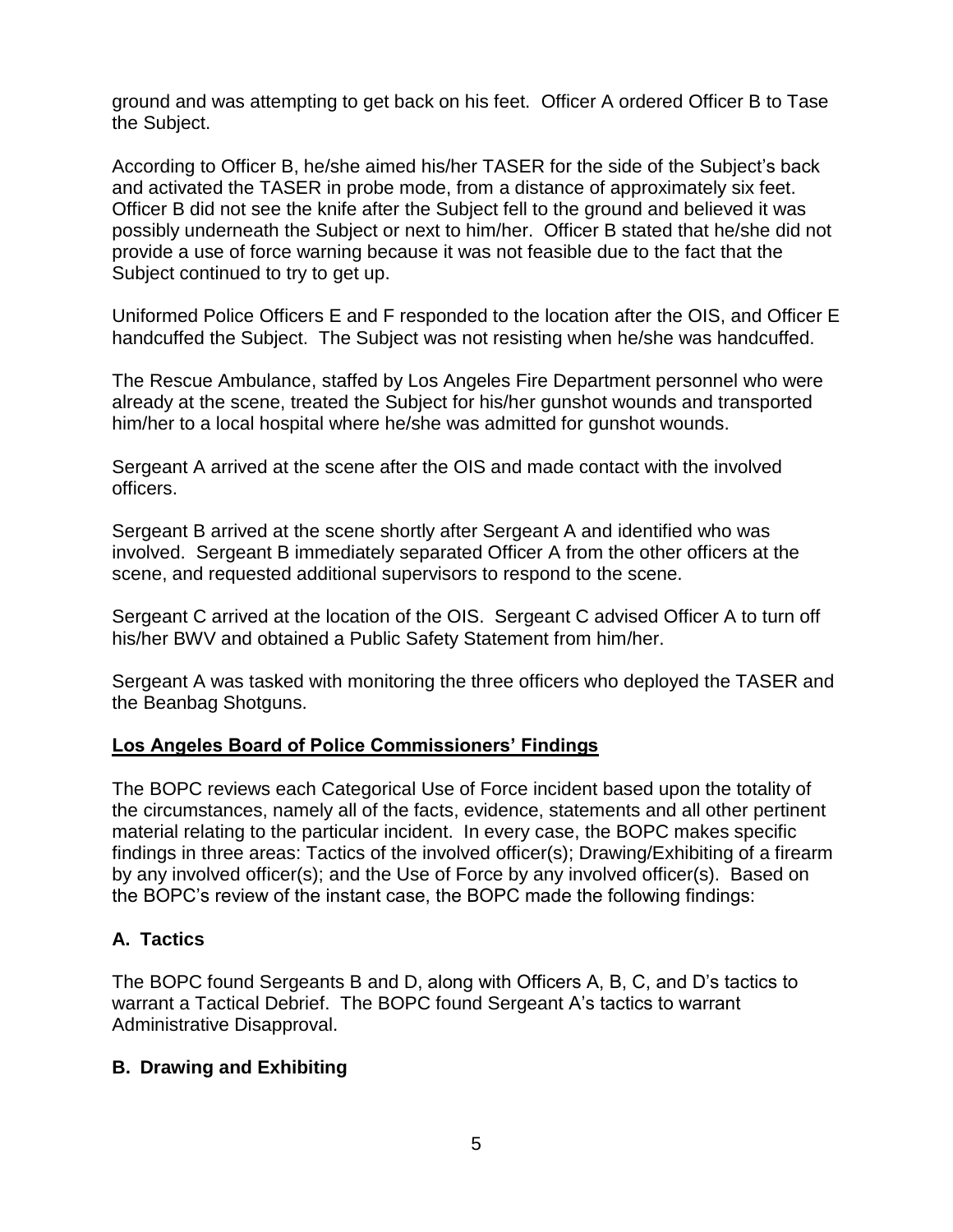The BOPC found Officers A, B, C, and D's drawing and exhibiting of a firearm to be In Policy.

# **C. Less-Lethal Use of Force**

The BOPC found Officers B, C, and D's less-lethal use of force to be In Policy.

# **D. Lethal Use of Force**

The BOPC found Officer A's lethal use of force to be In Policy.

# **Basis for Findings**

In making its decision in this matter, the Commission is mindful that every "use of force by members of law enforcement is a matter of critical concern both to the public and the law enforcement community. It is recognized that some individuals will not comply with the law or submit to control unless compelled to do so by the use of force; therefore, law enforcement officers are sometimes called upon to use force in the performance of their duties. It is also recognized that members of law enforcement derive their authority from the public and therefore must be ever mindful that they are not only the guardians, but also the servants of the public. The Department's guiding value when using force shall be reverence for human life. Officers shall attempt to control an incident by using time, distance, communications, and available resources in an effort to de-escalate the situation, whenever it is safe and reasonable to do so. When warranted, Department personnel may objectively use reasonable force to carry out their duties. Officers who use unreasonable force degrade the confidence of the community we serve, expose the Department and fellow officers to legal and physical hazards, and violate the rights of individuals upon whom unreasonable force is used. Conversely, officers who fail to use force when warranted may endanger themselves, the community and fellow officers." (Use of Force Policy, Los Angeles Police Department Manual.)

The Commission is cognizant of the legal framework that exists in evaluating use of force cases, including the United States Supreme Court decision in Graham v. Connor, 490 U.S. 386 (1989), that:

"The reasonableness of a particular use of force must be judged from the perspective of a reasonable officer on the scene, rather than with the 20/20 vision of hindsight. The calculus of reasonableness must embody allowance for the fact that police officers are often forced to make split-second judgments – in circumstances that are tense, uncertain and rapidly evolving – about the amount of force that is necessary in a particular situation."

The Commission is further mindful that it must evaluate the actions in this case in accordance with existing Department policies. Relevant to our review are Department policies that relate to the use of force:

Law enforcement officers are authorized to use deadly force to: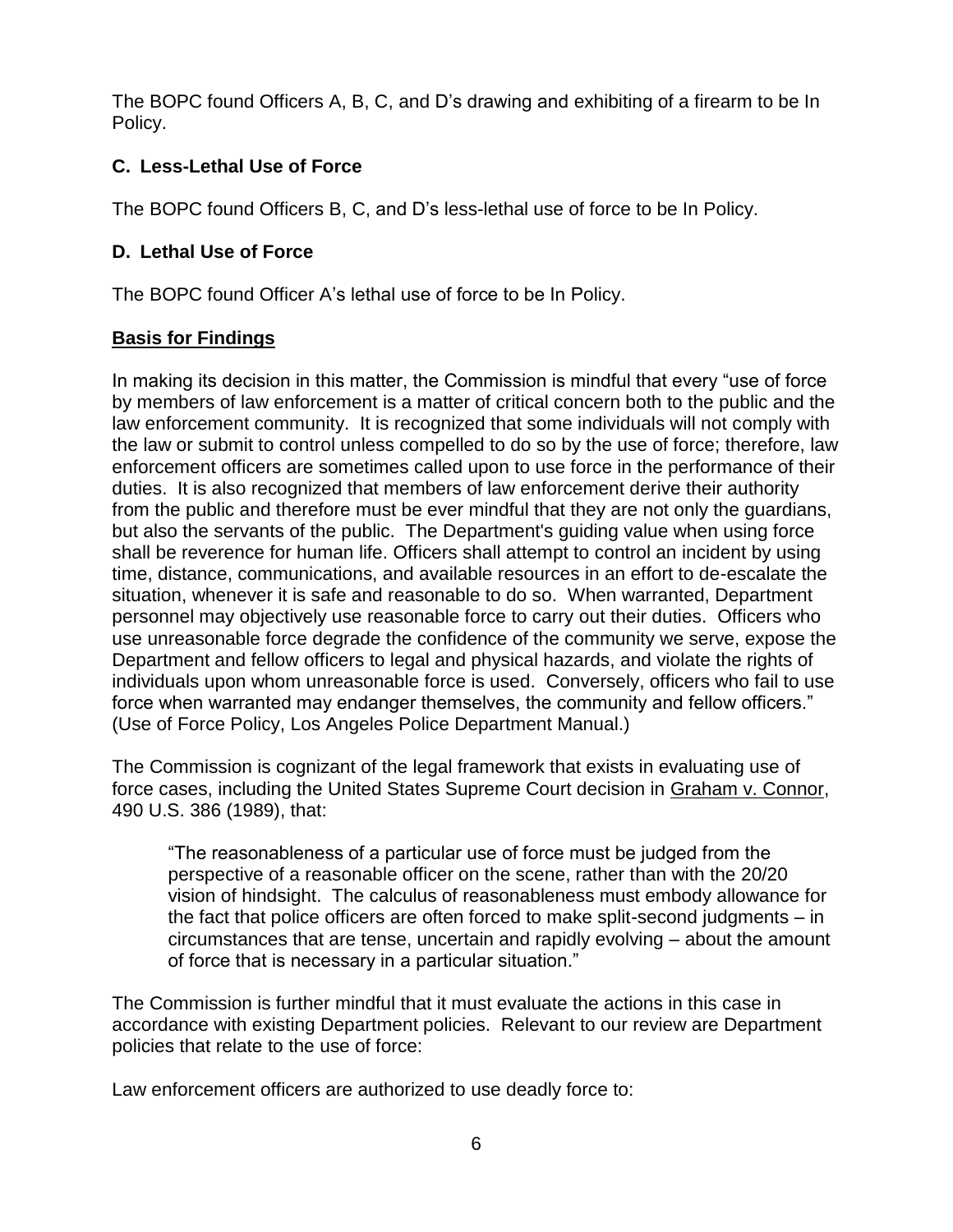- Protect themselves or others from what is reasonably believed to be an imminent threat of death or serious bodily injury; or
- Prevent a crime where the subject's actions place person(s) in imminent jeopardy of death or serious bodily injury; or
- Prevent the escape of a violent fleeing felon when there is probable cause to believe the escape will pose a significant threat of death or serious bodily injury to the officer or others if apprehension is delayed. In this circumstance, officers shall to the extent practical, avoid using deadly force that might subject innocent bystanders or hostages to possible death or injury.

The reasonableness of an Officer's use of deadly force includes consideration of the officer's tactical conduct and decisions leading up to the use of deadly force. (Use of Force Policy, Los Angeles Police Department Manual.)

An officer's decision to draw or exhibit a firearm should be based on the tactical situation and the officer's reasonable belief that there is a substantial risk that the situation may escalate to the point where deadly force may be justified. (Los Angeles Police Department Manual.)

Tactical de-escalation involves the use of techniques to reduce the intensity of an encounter with a suspect and enable an officer to have additional options to gain voluntary compliance or mitigate the need to use a higher level of force while maintaining control of the situation. Tactical de-escalation does not require that an officer compromise his or her safety or increase the risk of physical harm to the public. De-escalation techniques should only be used when it is safe and prudent to do so. (Tactical De-Escalation Techniques, October 2016.)

# **A. Tactics**

• In its analysis of this incident, the BOPC identified the following tactical considerations:

# **1. Back-Up Request**

Officer A did not request a Back-up unit after he observed that the Subject was armed with a knife.

In this case, Officer A was aware that an additional unit had arrived at the scene. Additionally, upon observing that the Subject was armed with a knife, Officer A advised CD to hold the frequency and then broadcast that the Subject was at the front door of the residence, the Subject was not responding to the officers' commands, and the Subject had a knife in his hand.

Although officers are given discretion regarding the appropriate time to request additional resources based on the ongoing tactical situation, a request for a back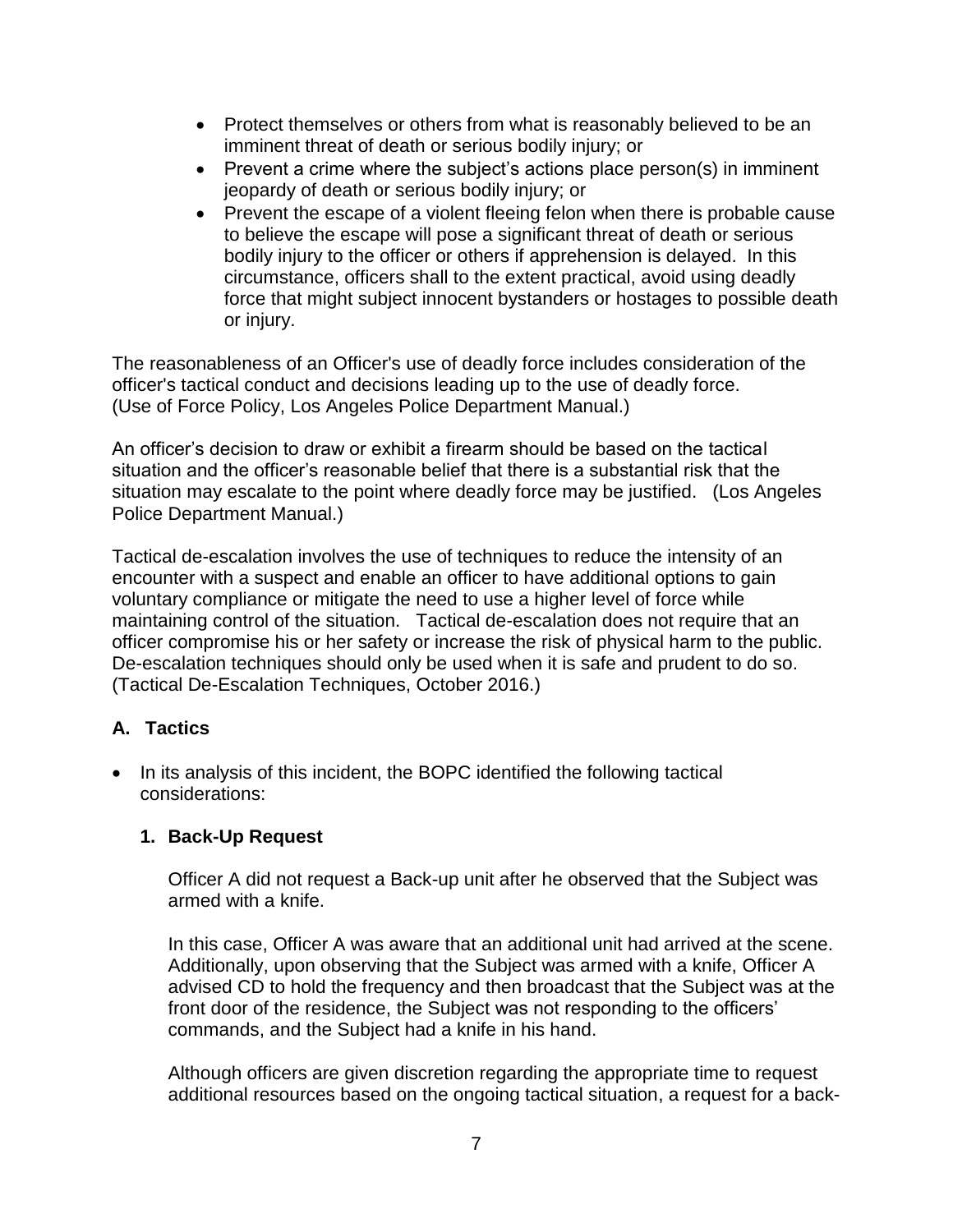up unit would have been tactically advantageous based on the officer's observations and the information contained in the initial radio call broadcast.

Based on the totality of the circumstances, the BOPC determined, that while identified as an area for improvement, the officer's actions were not a substantial deviation from approved Department tactical training.

### **2. Use of Force Warning**

Officer A did not provide a Use of Force Warning prior to the deployment of lesslethal force options.

The BOPC majority noted that Officer A was the designated cover officer and did not use less-lethal force during this incident. According to Officers B, C, and D, they believed that once they were in a position to utilize less-lethal force, it was not feasible to give a Use of Force Warning because the incident was rapidly escalating, and the Subject continued to advance and close the distance while still armed with the knife.

The BOPC believed that although Officer A did not provide a complete Use of Force Warning, he/she did give the Subject numerous commands to stop and drop the knife, which satisfied the "command" portion of the Use of Force Warning. Officer A's commands were clear and concise, and the BOPC opined that the Subject had sufficient time and opportunity to comply with the commands and surrender peacefully without force or injury.

Based on the totality of the circumstances, the BOPC determined, that while identified as an area for improvement, Officer A, along with Officers B, C, and D's actions, were not a substantial deviation from Department policy and approved Department tactical training.

The investigation revealed that after the OIS, no Use of Force Warning was given when Officers B and D discharged their respective TASERs at the Subject to keep him from getting up off the ground. The BOPC determined, that based upon the totality of the circumstances this was reasonable and not a substantial deviation from Department policy or approved Department tactical training.

• The BOPC also noted the following:

#### **1. Simultaneous Commands**

The investigation revealed that several officers gave simultaneous commands to the Subject during the incident. Although the commands were non-conflicting, the officers were reminded that simultaneous commands can sometimes lead to confusion and non-compliance by the Subject.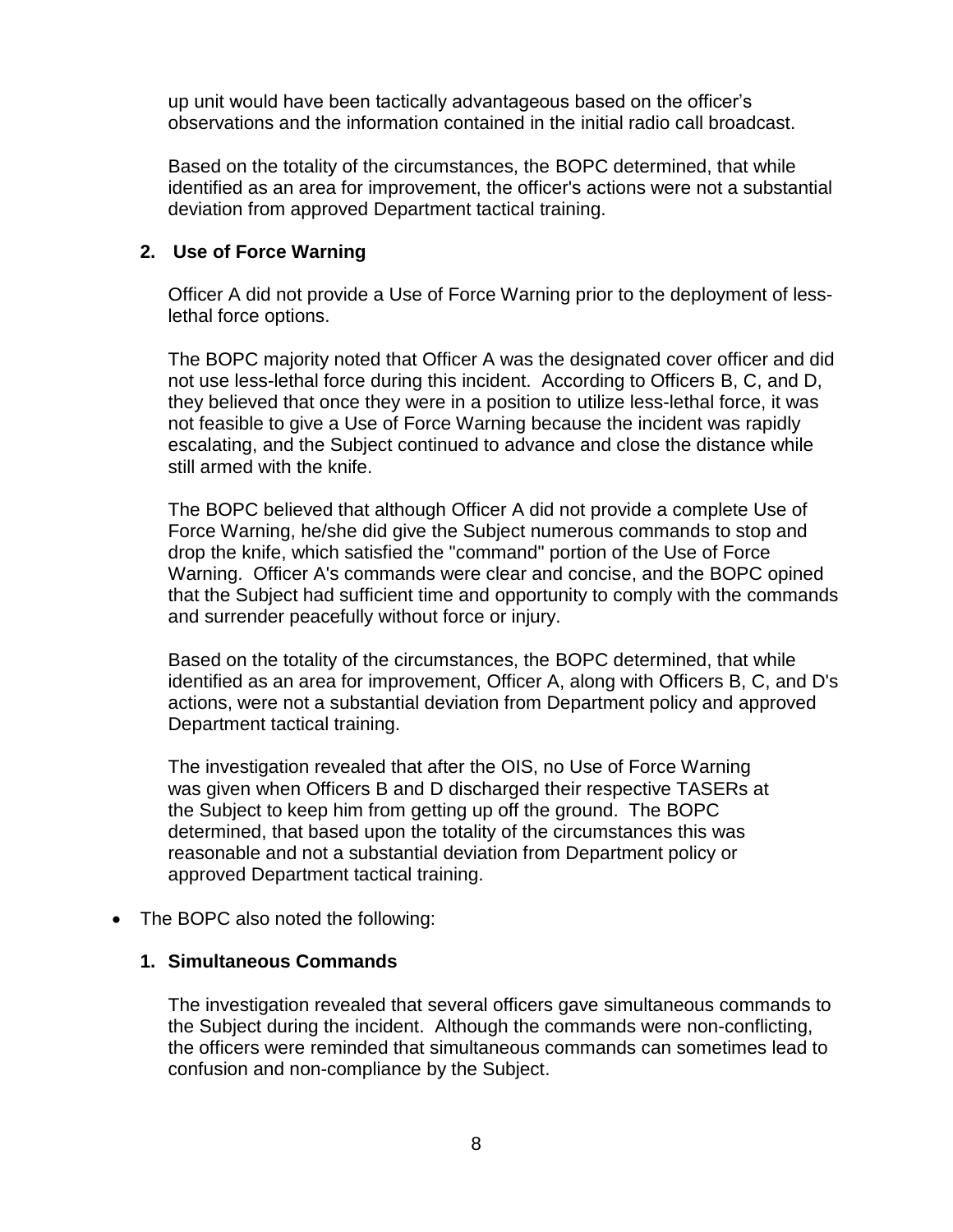### **2. Utilization of Cover**

The investigation revealed that Officers B and D re-deployed from cover as they prepared to utilize less-lethal force options. In this case, the officers attempted to position themselves at the best angles possible to engage the Subject, while minimizing their exposure and optimizing the effective distance of their respective less-lethal tools. The officers were reminded that when confronting a Subject armed with a weapon other than a firearm, they should, if possible, place a barrier between themselves and the Subject.

### **3. Maintaining Service Pistol in Right Hand and Beanbag shotgun in Left Hand**

The investigation revealed that Officer B drew his/her service pistol with his/her right hand while maintaining control of his/her beanbag shotgun in his/her left hand. Although the BOPC understood that Officer B was faced with a rapidly unfolding tactical situation and his/her actions were reasonable, Officer B was reminded to secure the beanbag shotgun before transitioning to his/her service pistol.

### **4. Maintaining Control of Equipment**

The investigation revealed that Officer B placed his/her disabled beanbag shotgun on the ground behind him/her and then transitioned to his/her service pistol. Officer B was reminded of his/her responsibility to maintain control of his/her weapons at all times and to utilize the sling on the beanbag shotgun.

### **5. Command and Control**

Sergeant A was the first supervisor to arrive at the scene and did not take control of the incident. Sergeant A did not assume the role of the Incident Commander (IC) and did not ensure that the scene was secure. Although Sergeant A briefly identified the involved officers, he/she did not order them not to discuss the incident and did not ensure that they were separated and monitored. As a result, the involved officers were left unattended for a period of time.

Sergeant B arrived shortly after Sergeant A. According to Sergeant B, upon arrival, he/she did not observe any other supervisors at the scene. He/she assessed the scene and observed that the situation was disorganized. Sergeant B subsequently assumed the role of the IC, identified the involved officers, and separated Officer A. Sergeant B requested additional supervisors and then began directing additional officers to secure the scene.

Sergeant B was then advised by an officer that the Subject's residence had not been cleared for additional victims. Based upon this information, Sergeant B directed officers assigned to the Devonshire Area, GED, to form a team and clear the residence. The BOPC noted that a supervisor did not accompany the search team while the officers cleared the residence.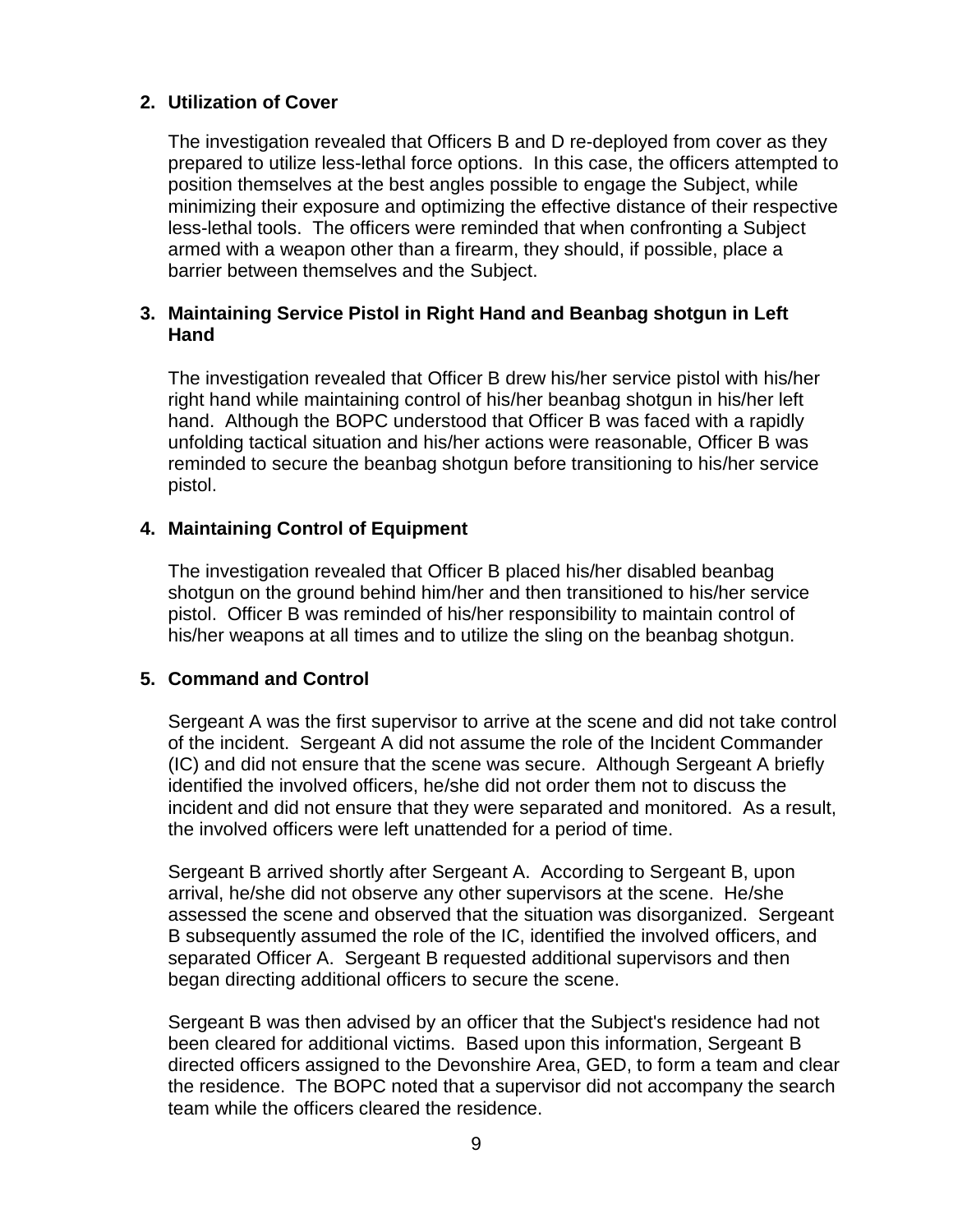Sergeant D arrived and met with Sergeants A and B. At that point, Sergeant B declared him/herself the IC and briefed Sergeants A and D on the situation. Sergeant B believed there was still an ongoing tactical situation and therefore, advised Sergeants A and D that he/she wanted to delay obtaining a PSS from Officer A until the residence was cleared.

Sergeant D then ensured the scene was secure, while Sergeant B ensured the involved officers were separated and monitored. Sergeant C arrived and obtained a PSS from Officer A.

The BOPC noted that Sergeants A and B had been supervisors for approximately eight months and six months, respectively.

The BOPC was critical of Sergeant A's actions during this incident and concluded that he/she did not demonstrate the level of control or supervision expected of a field supervisor. As a result, the BOPC determined, Sergeant A's lack of command and control during this incident substantially and unjustifiably deviated from approved Department supervisory training, and thus warranted a tactics finding of Administrative Disapproval. The actions of Sergeants B and D were consistent with Department supervisory training and met my expectations of field supervisors during a critical incident.

The topic of Command and Control and expectations of supervisors during critical incidents was to be specifically addressed with Sergeant A during the Tactical Debrief.

These topics were to be discussed at the Tactical Debrief.

• The evaluation of tactics requires that consideration be given to the fact that officers are forced to make split-second decisions under very stressful and dynamic circumstances. Tactics are conceptual and intended to be flexible and incident specific, which requires that each incident be looked at objectively and that the tactics be evaluated based on the totality of the circumstances.

In conducting an objective assessment of this case, the BOPC found that Sergeant A's actions were a substantial deviation, without justification, from Department tactical training, thus requiring a finding of Administrative Disapproval.

Additionally, the BOPC found that Sergeants B and C, along with Officers A, B, C, and D's tactics did not substantially deviate from approved Department tactical training and therefore warranted a Tactical Debrief.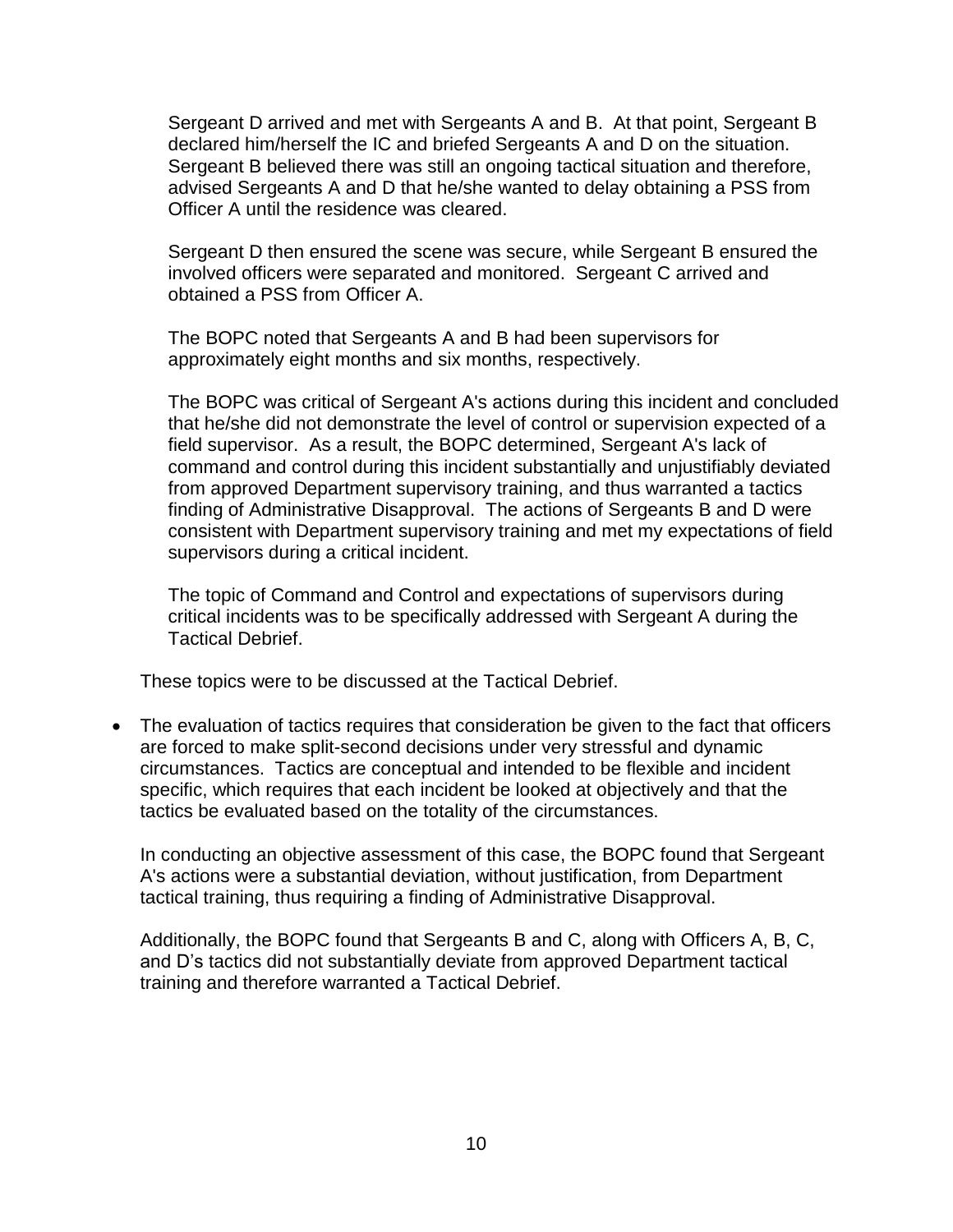### **B. Drawing and Exhibiting**

• According to Officer A, he/she assumed a position of cover behind the rear passenger side of a white SUV that was parked across from the Subject's position. Officer A then drew his/her service pistol.

According to Officer D, after exiting the police vehicle, he/she drew his service pistol and assumed a position of cover behind a vehicle parked along the side of the street.

According to Officer C, after exiting the police vehicle, he/she drew his service pistol and assumed a position of cover behind a vehicle parked along the side of the street.

According to Officer C, after re-positioning the police vehicle, he/she exited and observed the Subject walking towards Officers A and B. Officer C holstered his/her service pistol, grabbed the beanbag shotgun from his/her police vehicle and assumed a position of cover behind the open driver side door of his/her police vehicle.

A review of Officer C's BWV reflects that after exiting the police vehicle, he/she drew his service pistol prior to transitioning to his/her beanbag shotgun.

According to Officer B, as Officer A fired his/her service pistol at the Subject, Officer B observed that the Subject was still walking towards them. In fear for his/her life, Officer B drew his/her service pistol with his/her right hand and covered the Subject until he went to the ground.

According to Officer B, after the Subject was down on the ground, Officer B holstered his/her service pistol and advised Officer A that he/she was going to set his/her beanbag shotgun down because it was disabled. After setting his/her beanbag shotgun on the ground, Officer B covered the Subject while the officers waited for additional officers to arrive.

A review of Officer B's BWV reflects that after he/she set the beanbag shotgun on the ground, Officer B drew his/her service pistol and covered the Subject.

Based on the totality of the circumstances, the BOPC determined that an officer with similar training and experience as Officers A, B, C and D, while faced with similar circumstances, would reasonably believe that there was a substantial risk the situation may escalate to the point where deadly force may be justified.

Therefore, the BOPC found Officers A, B, C, and D's drawing and exhibiting of a firearm to be In Policy.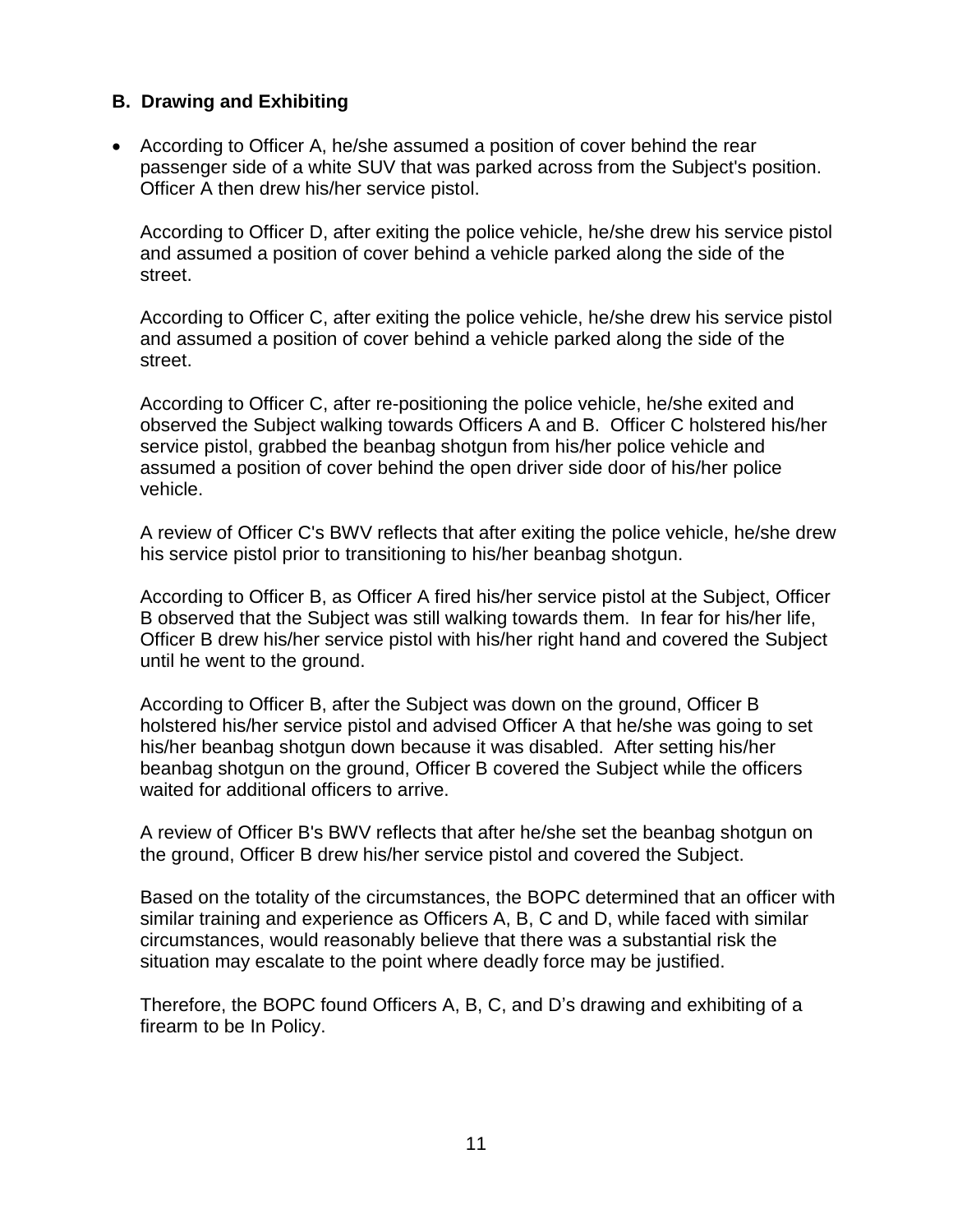### **C. Less-Lethal Use of Force**

• **Officer B –** (Beanbag shotgun, one super sock round)

According to Officer B, he/she observed the Subject walking slowly towards the officers with a knife. The Subject was not complying with their commands. Officer A then told Officer B to shoot the Subject with his/her beanbag shotgun. Officer B aimed for the Subject's stomach area and discharged one super sock round from his/her beanbag shotgun at the Subject to stop his/her actions.

• **Officer C –** (Beanbag shotgun, three super sock rounds)

According to Officer C, he/she heard Officer B discharge his/her beanbag shotgun and observed the super sock round bounce off the Subject's body. The super sock round was ineffective, and the Subject continued to walk towards Officers A and B. When the Subject reached the middle of the street, Officer C discharged one super sock round from his/her beanbag shotgun at the Subject's mid-section, to stop the threat.

According to Officer C, he/she assessed and observed that his/her super sock round did not have any effect. The Subject continued to walk towards Officers A and B. Officer C then discharged a second super sock round from his/her beanbag shotgun, at the Subject's mid-section, to stop the threat.

The investigation revealed that Officer C discharged a total of three super sock rounds from his/her beanbag shotgun. According to Officer C, he/she did not remember discharging the third super sock round.

• **Officer B –** (TASER, one activation)

According to Officer B, the Subject placed his arms or his hands on the ground to prop himself up to try and get up. The Subject was not complying with the officers' commands to stay down and not to move. Officer B did not see the knife when the Subject fell to the ground and believed it was possibly underneath the Subject or in the immediate vicinity.

A review of Officers A and B's BWV reflects that when Officer C approached the Subject and kicked the knife away from him, Officer B had turned around, away from the Subject and the other officers, to place his/her beanbag shotgun onto the ground.

According to Officer B, he/she heard Officer D advise that his/her TASER was not working or was not effective. Officer A then advised Officer B to discharge the TASER at the Subject. At that point, Officer B holstered his/her service pistol and deployed his/her TASER. Believing that the Subject was moving around to search for the knife to harm them, Officer B discharged his/her TASER, in probe mode, to stop the threat.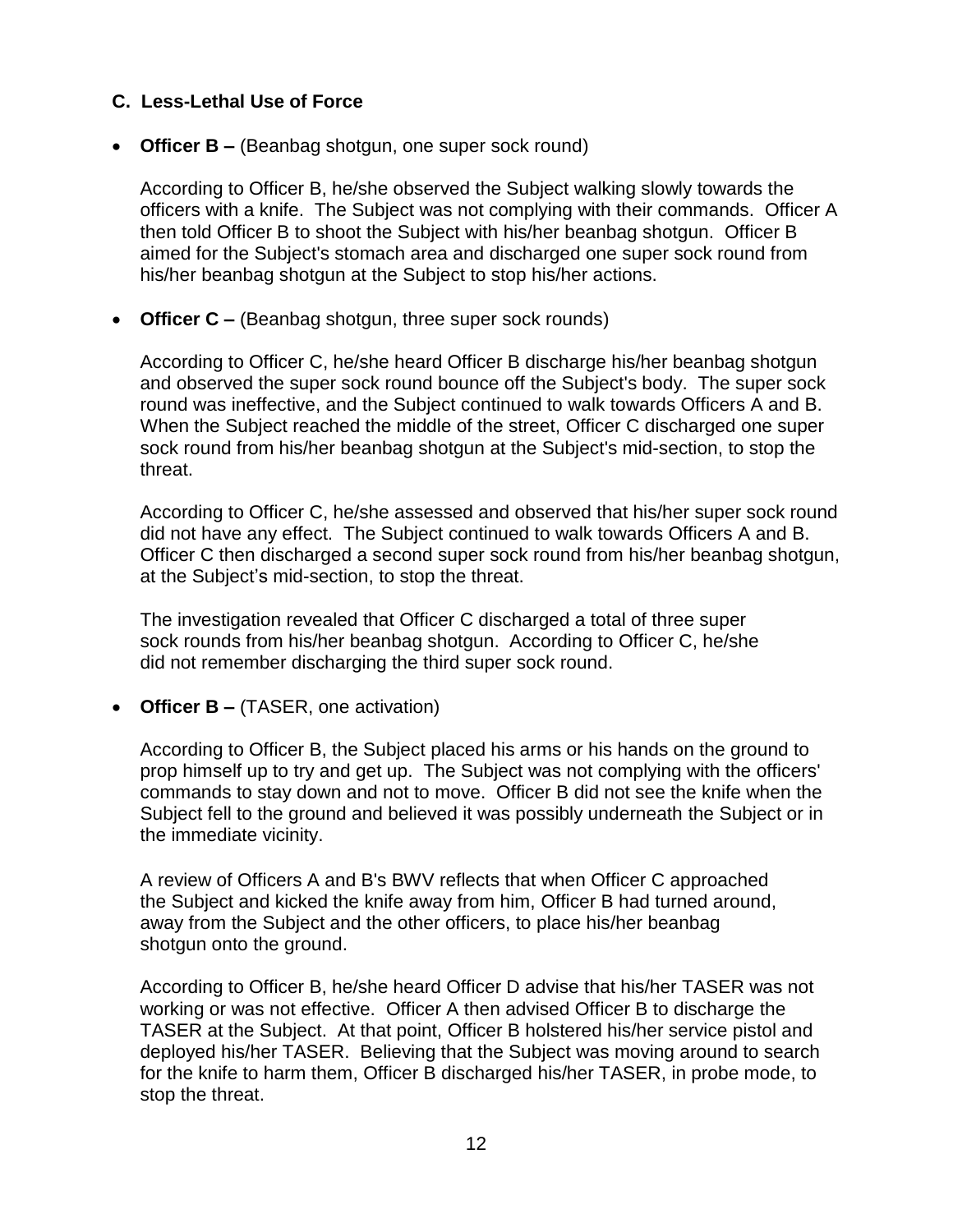• **Officer D –** (TASER, five activations in two sequences)

First Sequence – Three activations, in probe mode.

According to Officer D, he/she heard a beanbag shotgun go off and observed the Subject flinch slightly. Officer D assessed and observed that the Subject did not go down and continued to walk off the sidewalk and into the street towards Officers A and B. Officer D then heard Officer B advise that his/her beanbag shotgun had a malfunction.

According to Officer D, the Subject was not listening to Officer A's commands to stop and drop the knife. Officer D then re-deployed slightly to his/her right to get a better angle in case he/she needed to discharge his/her TASER. The Subject was now about halfway in the street and was holding the knife down to his side. At that point, Officer D observed that he/she had an open shot to the Subject's rib cage area and discharged his/her TASER at the Subject, in probe mode, to stop the threat.

According to Officer D, he/she assessed and observed the Subject flinch, but he did not go down. The Subject continued to walk forward, towards Officers A and B. Officer D then activated his/her TASER a second time, in probe mode, to stop the threat.

The investigation revealed that there was a total of three five-second activations, in probe mode, from Officer D's TASER.

Second Sequence - Two activations

According to Officer D, he/she was standing behind the Subject when he/she observed the Subject prop himself up like he was going to try to roll over and stand up again. Officer D believed that the Subject could still be armed with another knife or other weapons. Believing that the Subject was trying to either get to the officers or the other civilians and victims who were behind him, Officer D activated his/her TASER, in probe mode, to stop the threat.

According to Officer D, his/her TASER did not sound right, so he re-set the TASER. Officer D then activated his/her TASER again, in probe mode, to stop the threat.

The investigation revealed that Officer D activated his/her TASER for a one-second cycle and then placed the TASER into safe mode. Approximately two seconds later, he/she re-armed his/her TASER and activated it again for a five-second cycle.

Based upon the totality of the circumstances, the BOPC determined that an officer with similar training and experience as Officers B, C, and D, while faced with similar circumstances, would believe the application of these less-lethal force options to stop the Subject's actions were objectively reasonable.